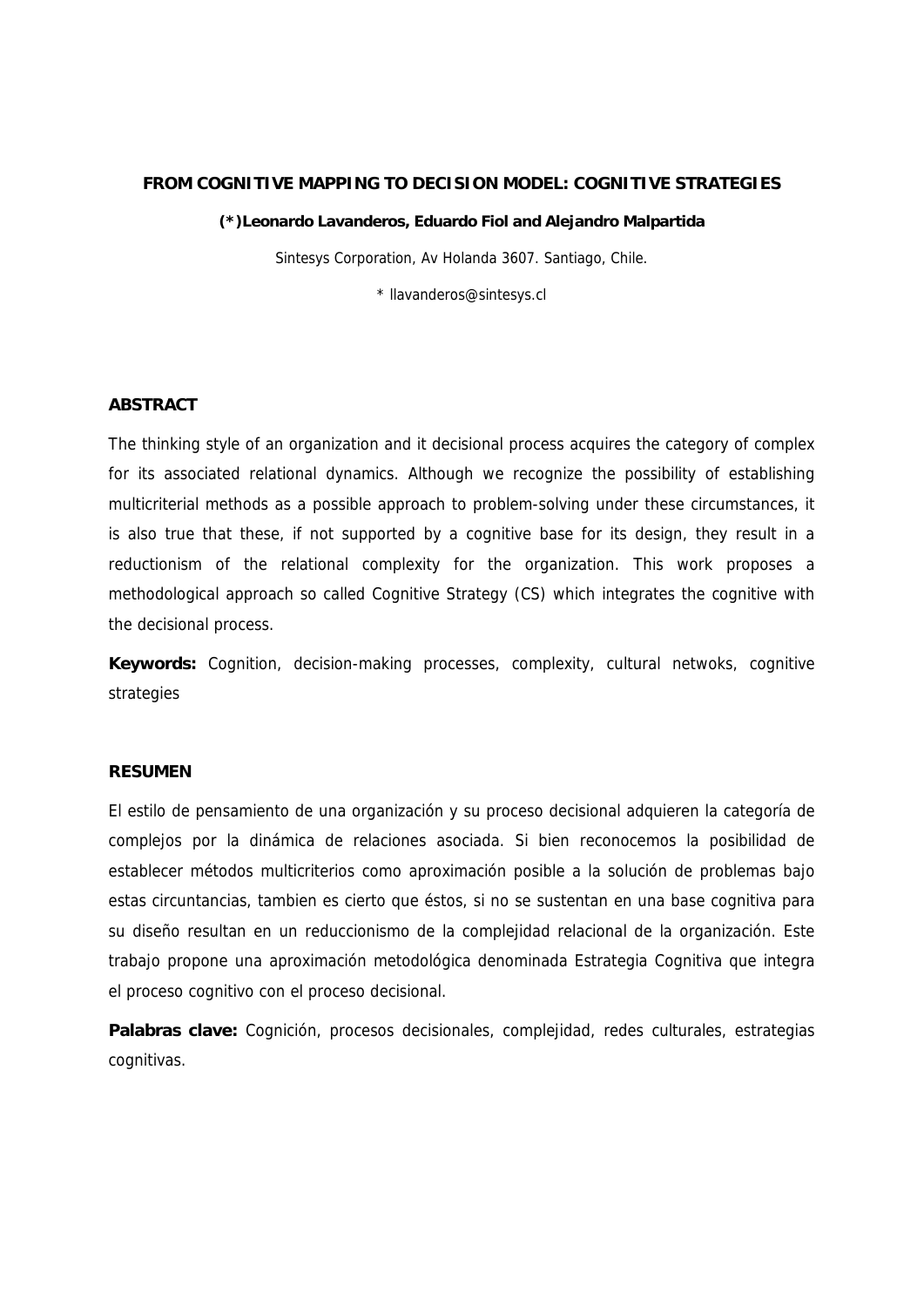#### **INTRODUCTION**

Self-Organization and complexity have become recurring concepts in studies associated to decisional processes in organizations. For decades these topics were only interesting to academia and specialists in fields such as cybernetics, cognitive sciences, and philosophy. In this period, very interesting theories have been developed but with low attention paid by management experts. Now, those ideas have somehow become explicative principles (leadership, competitiveness, etc) which explain something, but cannot be explained, for diverse phenomena with which organizational structure and process are associated.

When referring to an organization in this context we are talking about cultural relational systems, in any scale, with a decisional history (Lavanderos, 2002; Lavanderos y Malpartida, 2005). The management process in this system is constituted by the group of actions that determine organizational structure and associated processes.

The decision-making process in organizations is specified by communication, driving to the analysis of the relational structure of the system on the basis of a non-predetermined strategy, where configuration and behavior are modified through the course of action.

If complexity is understood as the impossibility to reduce the decisional process to its parts, then the solution is to map the initial description to a decisional model. The initial observation stage must be understood as a configuration of distinctions and the connections between both. In this sense, knowledge generation is defined as a production configuration process. Based on this definition, the aim is to embed the configuration in the decisional model. The method underlying this process is defined as Cognitive Strategy.

Cognitive Strategy is oriented to model the process of formulating the experience which generates distinctions that configure signification and transforms this formulation into an Action Scheme. The process is developed in three stages: Cognitive, Decisional and Communicational.

## **COGNITIVE STAGE**

Essentially, human activity is based on semiotic operations, particularly language; thus the base of distinctions as cognitive operations generates connective structures in the formulation speech with regard to a question. These structures arise from the type and number of connections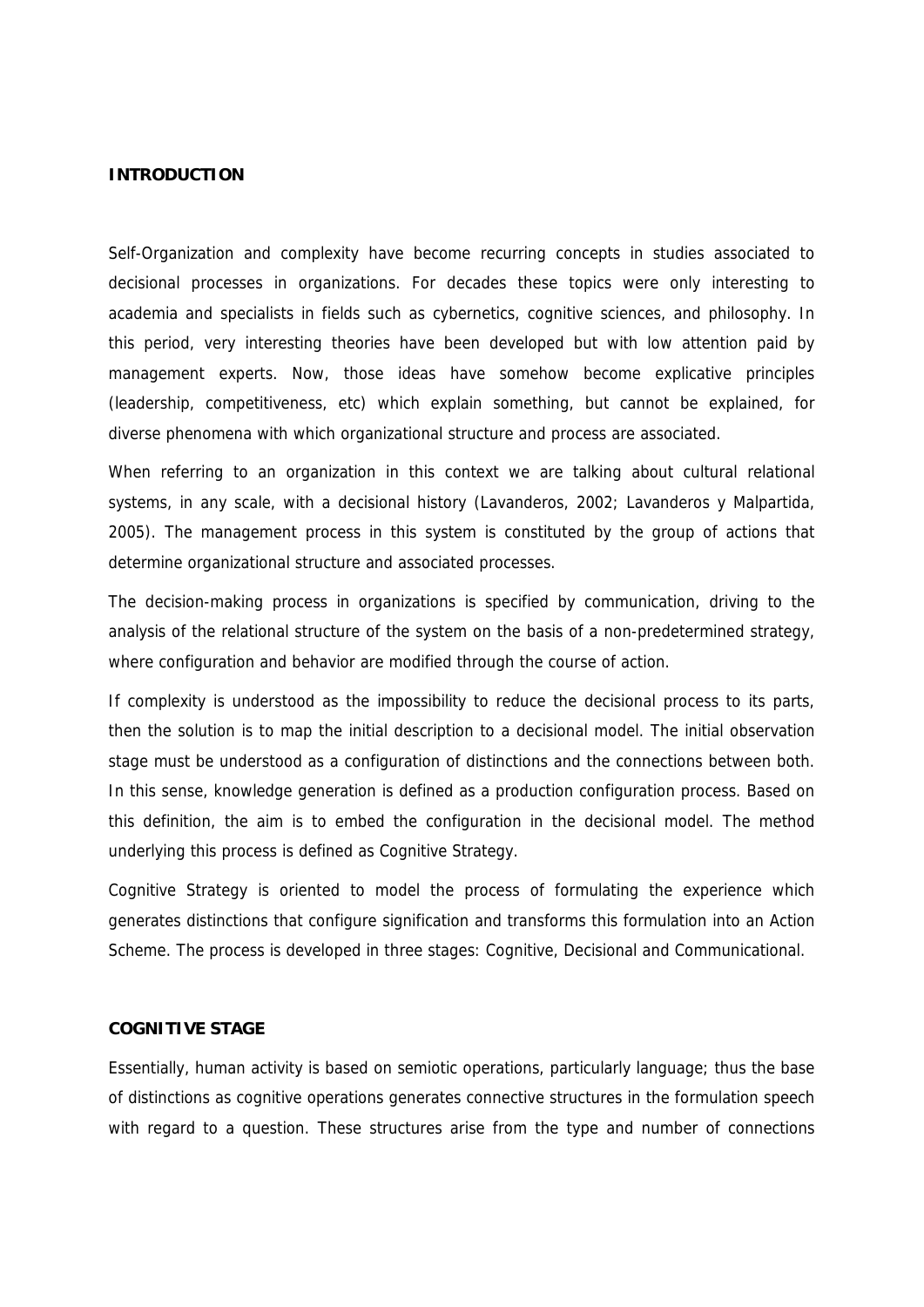among the concepts used in an explanatory process. For the structural characterization of the speech, the saussurian approach of syntagmatic and paradigmatic relationship axes (Lahitte 1981) is used. The syntagmatic relationships are to the presence of terms or words in any series as the paradigmatic ones are to joining terms or words without specifying a particular way. The paradigmatic axis of a speech translates essential, stable, accepted and implicit relationships for a certain network.

From this, an analogy is established among the axes of the speech, the distinctions and the used relationality in the following way:

- Speech Syntagma (the distinctions from a base question)
- Thought Paradigm (the connective network among the distinctions)
- Type of used associations or terminological relationships: associative or causal.

The following are some rules or outlines which allow connecting syntagmas:

- **Attainment:** Concepts in which the presence of one of them affects the others, the connection is temporary. The simplest scheme is causality.
- **Association:** Concepts that superpose part of their meanings in the relationship.

From the above, it is established that the discursive process, from its base of distinctions, generates a configuration of concepts by means of consecutive and associative connectors. In the case of a network, for every member the type of configuration expresses the affinity degree among them when building the explanations.

The specific methodology for this kind of modeling is based on the Cognitive Map concept (Ackerman et al. 1995), a system that charts the reasoning line of the observer as concepts and connections (Figure  $N^{\circ}$  1), where rectangle  $S_i$  represent the syntagmatic line, connectors the paradigmatic line; arrow connectors the attainment and simple connectors the association;  $P_1$  is the question that rules the context and  $S<sub>5</sub>$  is the potential attractor. From this structure, it is possible to carry out different types of analysis, for example: attractors of speech, terminal elements, opening elements, and concept centrality. With this, it is possible to find out that some concepts of the reasoning centralize and rule the connectivity of ideas and concepts, so that they allow to characterizing the cognitive type of the speech. The cognitive map accounts for the paradigm from where the observer builds its own observation. This technique allows to structure, analyze and generate meaning for different types of problem. Cognitive mapping can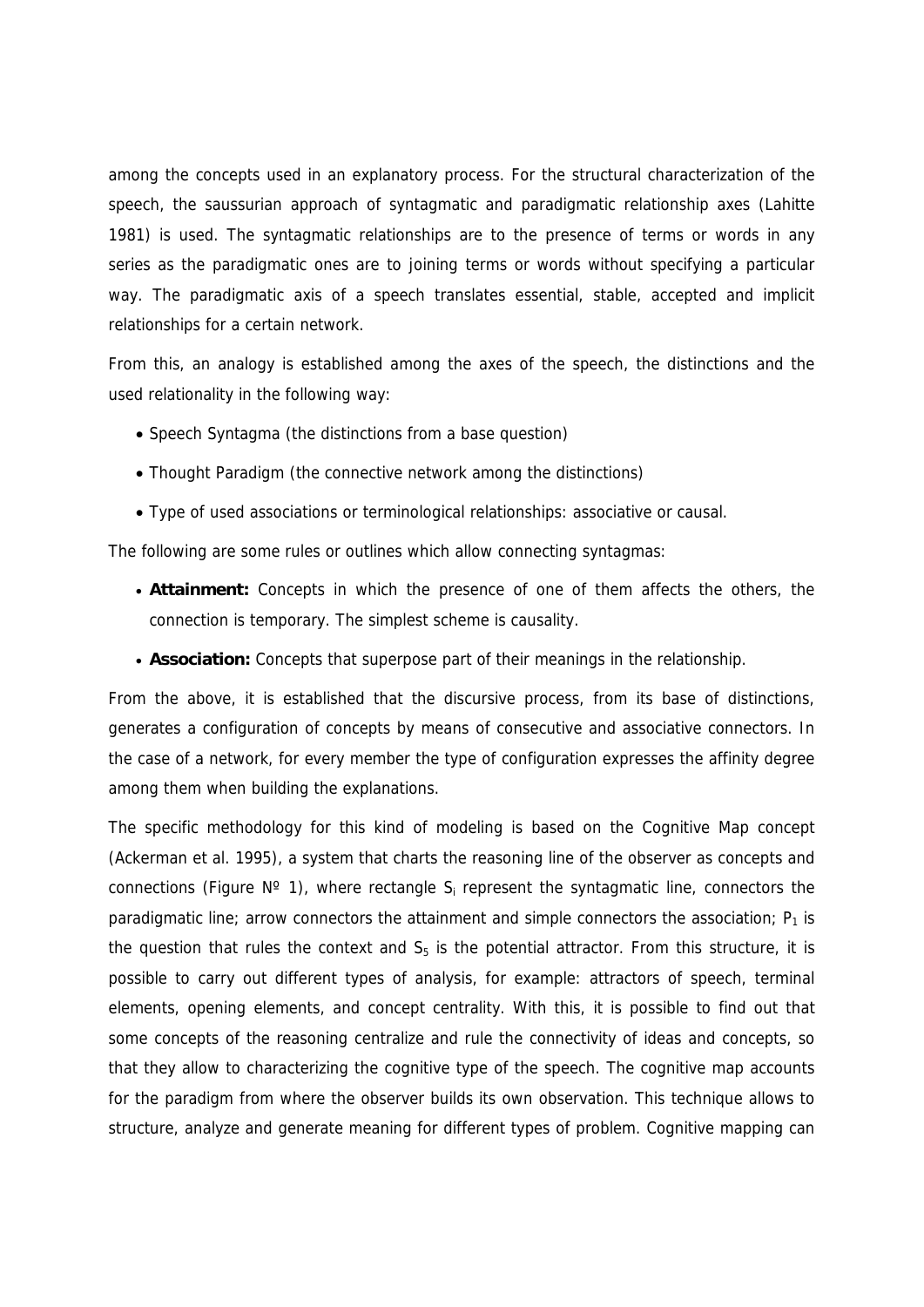be developed directly in an interview, allowing the observer to construct and argue, as the problem arises.



Figure N° 1. Example of a Cognitive Map.  $P_1$  is the general question,  $S_i$  are the syntagmas and the arrows the kind of connections.

The narrative structure is developed as a cognitive map, from concepts (within the scope of decision-making problems inside the organization), as well as their connections. The map structures are compared, trying to establish significant differences among speech structures. The criteria used to evaluate if there are differences among speeches is focused in the conservation of the "attractors" of the generated structures and in the presence of semantic circuits. An attractor is a concept that guides and centralizes the construction of explanatory ways or argumentation; it is obtained from the calculation of centrality of the elements that compose the cognitive map. The Centrality Analysis prioritizes the connective density around syntagmas and its connectivity domain; the aim is to show the presence of centrality elements that rule the reformulation ways. The transition from cognitive stage to decisional stage is based on the attractor, which is transformed into a decisional aim.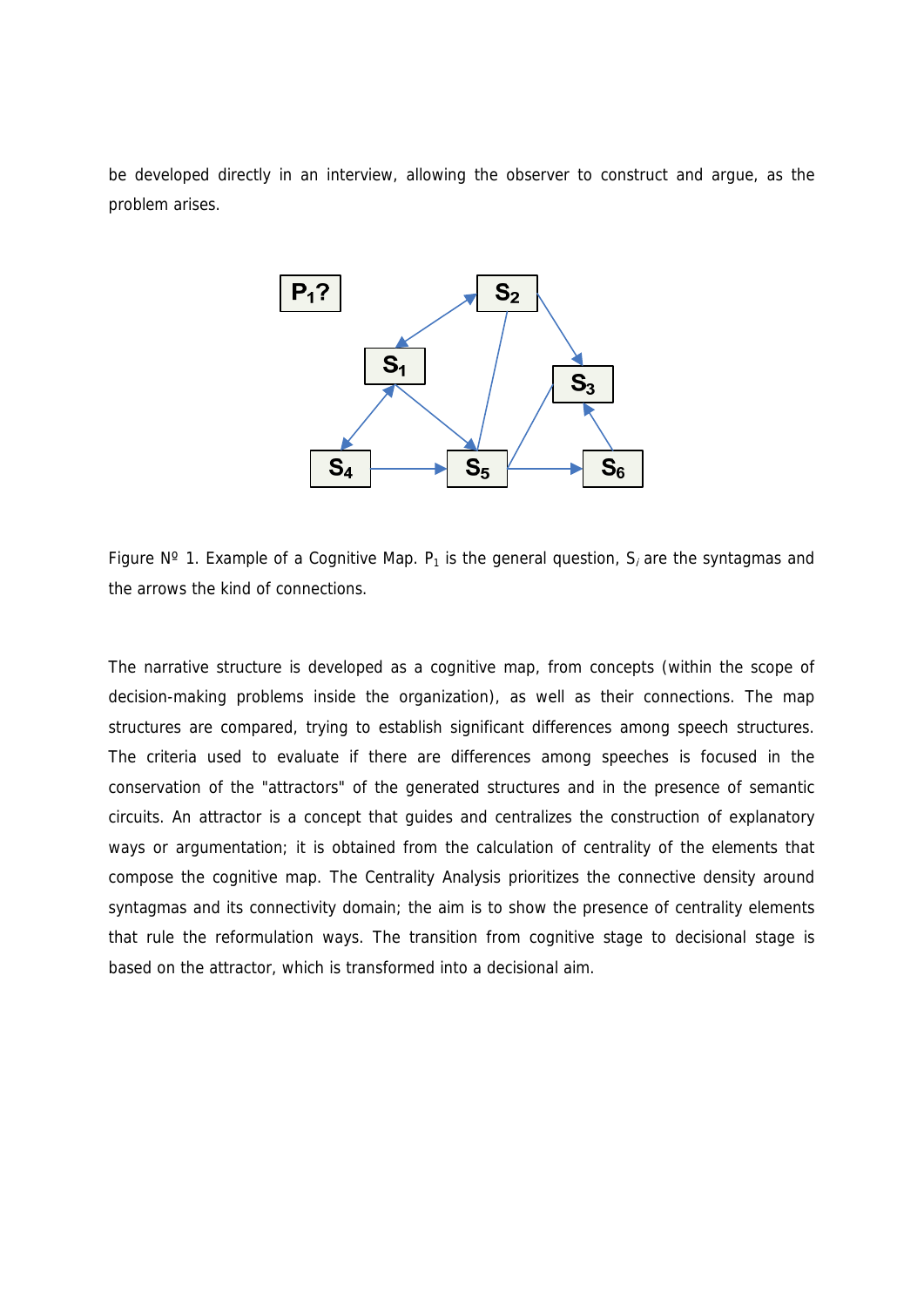#### **DECISIONAL STAGE**

In its cognitive stage, the reformulation process generates tension points or attractors which must be solved before they can be used as explicative principles or elements of communicational closure. The result of this process is a prioritization of the alternative courses of action, as well as the criteria to solve the attractor. We will define this as the explicativedecisional configuration.

The explicative-decisional configuration can be established on the basis of the analysis of a three level hierarchy where the objective or the decision's objective is at the top, followed by a second level (criteria) and a third level (alternatives). The factors are organized affecting the decision gradually from the general (highest level) to the more specific (lower levels). The structure must reflect the importance of the elements in a given level with respect to some or all of the elements in the level immediately above it. Once the structure is complete, the process to establish the priorities is quite simple. The specific methodology for this modeling type is based on the Analytic Hierarchy Process concept (Saaty, 1994).

## **DECISIONAL MODEL CONSTRUCTION**

The general model is constructed formulating a **central target** (from the atractor) and a set of **alternatives** of solution (that must belong to the same logical source but not be included one in other one). Then, one proceeds to develop the contents for 4 pre-established **criteria**, which are defined briefly:

- **Political**: It is the "doctrine" that faces the line of control and address, sustaining the chore of the company.
- **Economic**: Disposition and use of the resources with which it puts itself in share on the Political Criterion.
- **Social**: Effects and consequences that take place in the relations to the interior and in the environment of the unit or organization.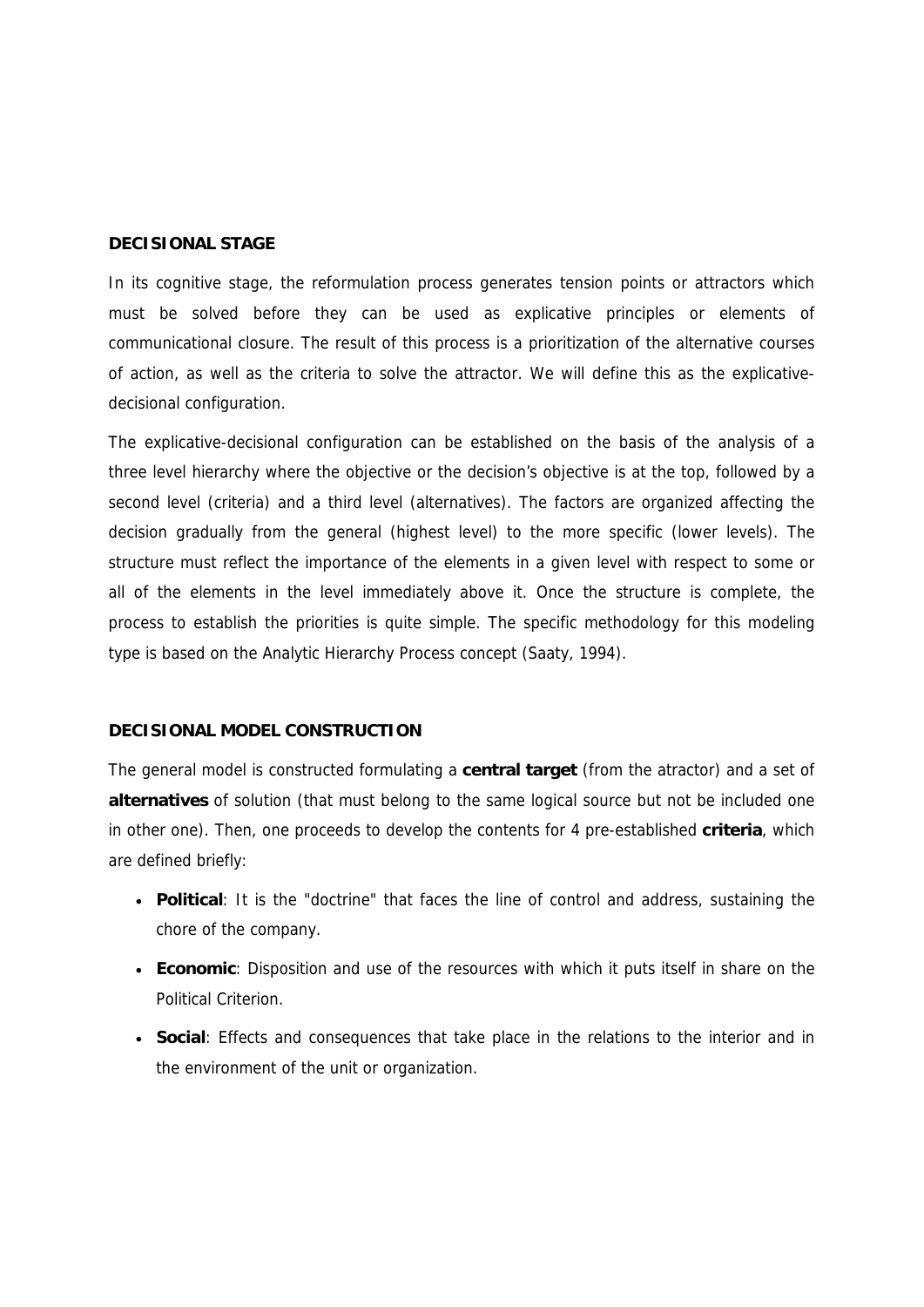• **Technical**: Methods, Hardware and Skills to organize, to use and to support the three previous criteria.

These four criteria are located in the first hierarchic level. Each one must be defined as being the context of the atractor.

As soon as there were defined the contents of 4 criteria, the sub-criteria are constructed for each one. In this way, the political criterion is sustained in 3 sub-criteria: political-economic, political-social and political-technical. The contents of the sub-criteria are constructs integrating the definitions of the central criteria. This procedure recurs for 3 remaining criteria. Of the previous thing, there is obtained the scheme of the Figure Nº 2



Figure Nº2. Hierarchic initial configuration with 4 principal Criteria, subcriteria and the alternatives of solution.

As soon as the general model was constructed, one proceeds to his evaluation as the Process of Hierarchic Analysis (AHP) mentioned previously. Like example, there appears a resultant configuration of the procedure of evaluation (Figure  $N^{\circ}$  3)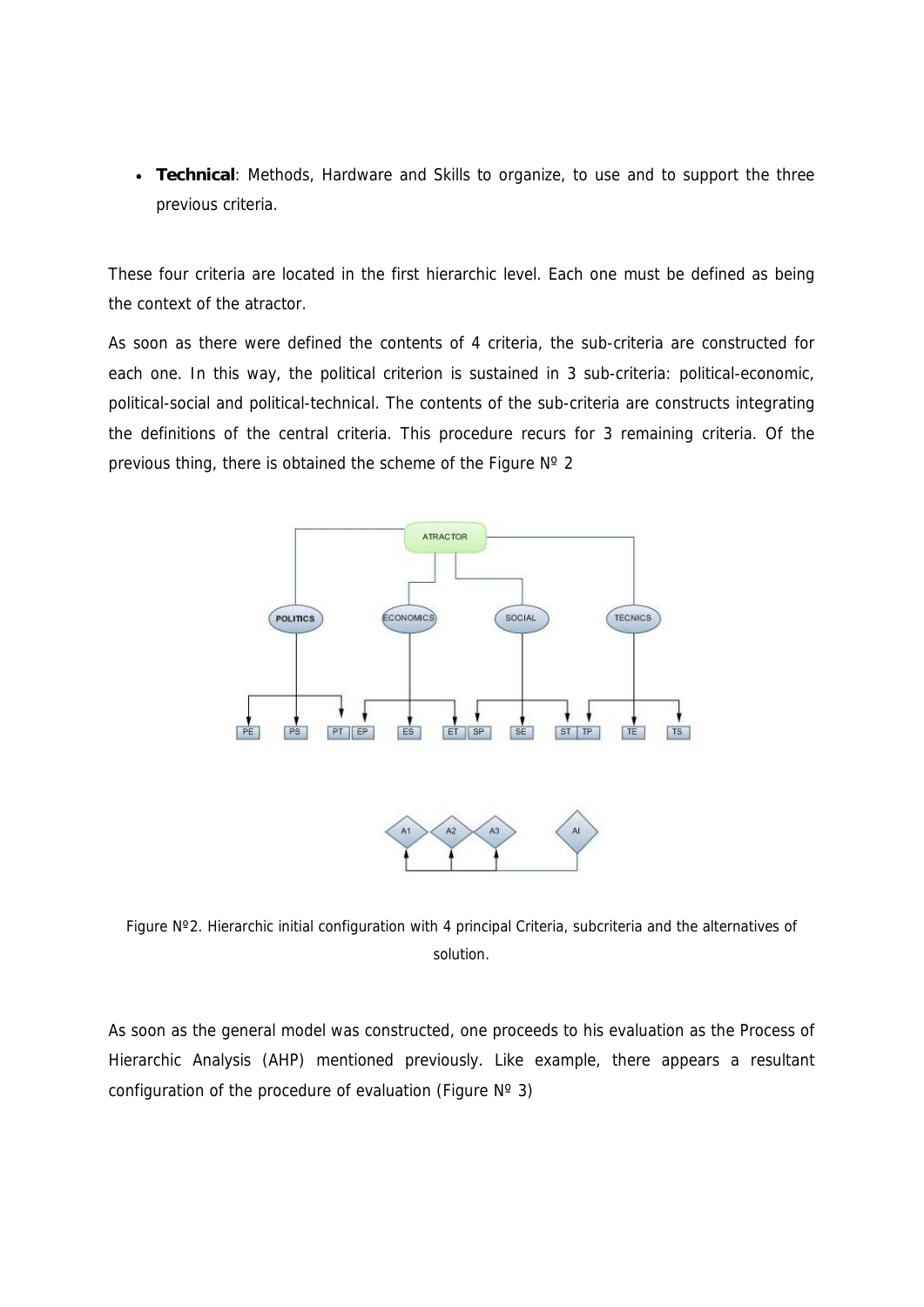

Figure Nº 3. Hierarchy valued configuration.

# **COMMUNICATIONAL STAGE**

The communication stage is defined as the construction of the narrative from explanatory routes. These are the result of the valued criteria and the prioritized alternatives (hierarchics). This way, the explanation develops in a descending way, from the criterion that obtains the biggest value (and the corresponding sub-criteria) up to that of minor value (Figure  $N^{\circ}$  4).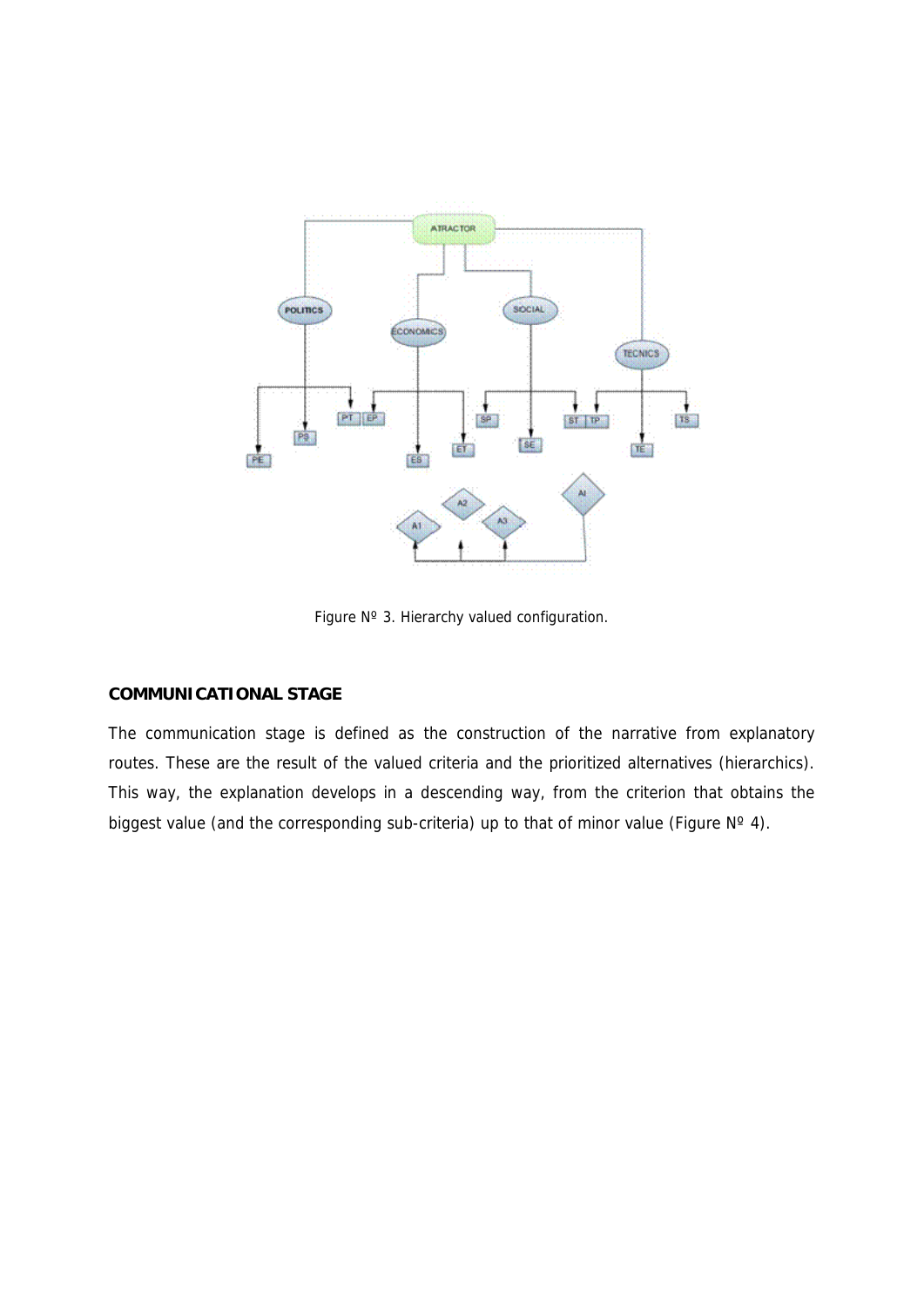

Figure  $N^{\circ}$  4. Explanatory routes extracted from the valued configuration

In this case the construction of the the atractor explanation implies that the political and social criteria are primary. If we begin for the political criterion, which continues is the politician technician, then the social - politician and finally the economic - politician. Once finished this one, it follows with the social criterion and its subcriteria and this way successively in accordance with the values obtained by every criterion. This way, the semantics of the decisional strategy are constructed, from valued indicators, which allow his joint and coherence.

Communication in this model is related to the organization, the structure and the context of the communicational system and not to the operation of the parts. It responds to a conception of eco-auto-poiesis, meaning the reproduction of the relational organization, and the coupling with other types of structures with which it relates as surroundings or entorno distinctions (Lavanderos & Malpartida, 2001). The idea of an emission that expresses an idea or thought can implicitly transmit other ideas and thoughts, not identical to the ones it intends to transmit. The method at this stage has to do with the explicative routes that emerge from the Analytic Hierarchy Process, which acts as a guideline for the formulation communication. This guideline is a landmark that must be present if reference is made to the process of mapping the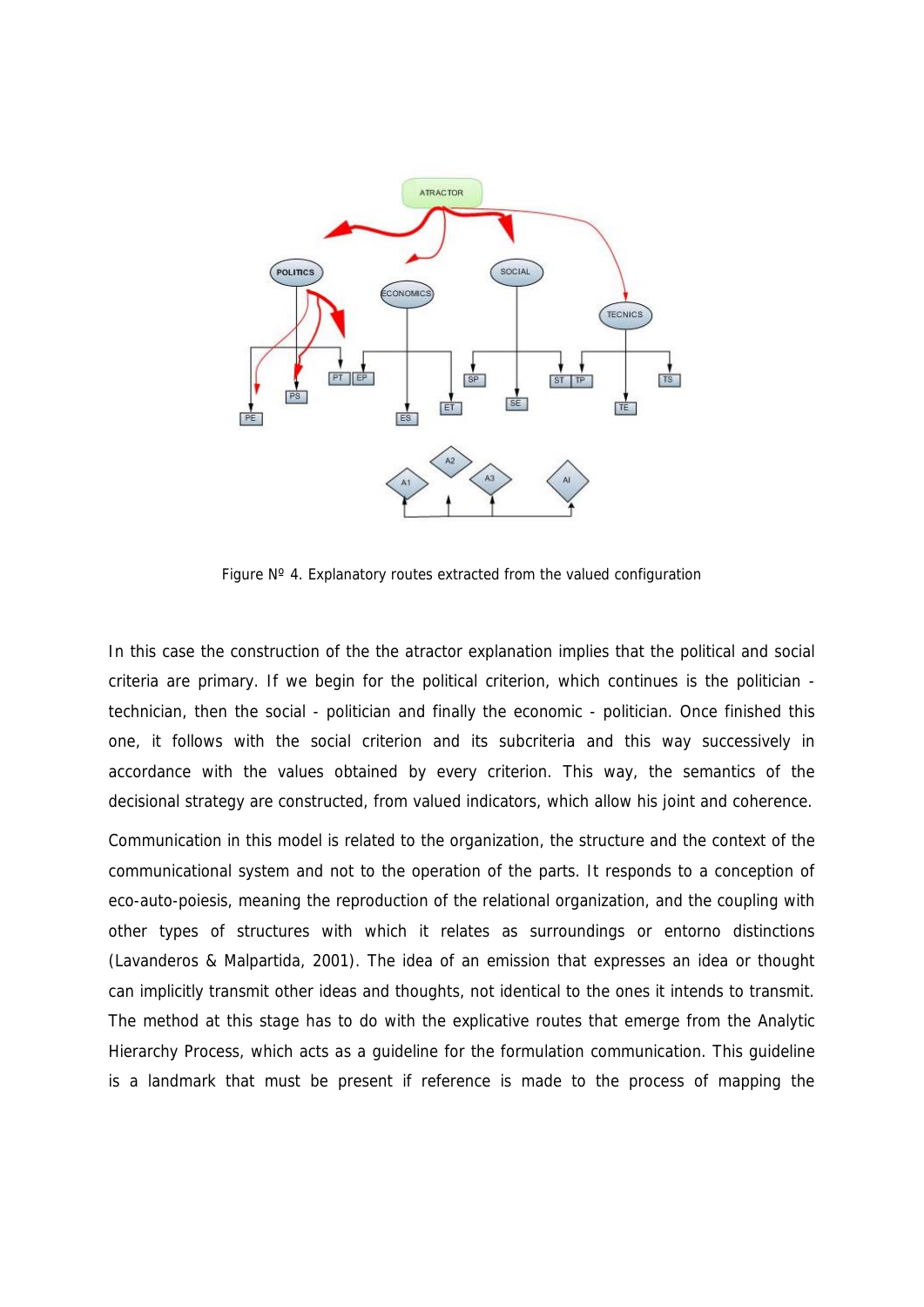formulation. At this stage it doesn't matter how they connect as long as the connection elements or guidelines are maintained.

## **CONCLUSIONS**

The Cognitive Strategy (CS) allows to understand not only the step of the narrative plane to the plane of the action but simultaneously to choose the best route. In contrast to the multicriteria methods for them alone, the CS allows to arise the explanatory principles or paradigms from which the problem is established. This principle in general operates in an underground way, since they are accepted like universal.

CS is not invasive, it is constructed from the culture of the network, the consultant has a guide roll and it is active neither in the generation of criteria nor in that of alternatives. CS is based on the type of relationship that organizes or defines the network's identity.

CS is an approach to the idea of systemic complexity, based on the eco-semiotic relationships that constitute the organizational network (Lavanderos 2002; Lavanderos and Malpartida, 2001, 2005) CS captures the process of distinctions that generate sense for the organization without reducing to persons or nodes. This way, management from CS is established as the process that reinforces the signification configurations that orient a recursive decisional process, determined by the general eco\_semiosis of the organization. The recursive interchange of signification between the members of the organization conform semiotic circuits which evolve with each new exchange, in order to generate new possibilities of configuration.

An organization is defined as "relational processes, semiotically organized from the culture" (Lavanderos op.cit), then the decisional process is tightly linked to the notions of use of the language as a base operation. Each node in this network is closed with respect to each other, but at the same time contributing to the ensemble of the network on the basis of the construction of signification. The members of the organization constitute a closed network, where the signification patterns the distinction configurations that establish the decisional process. This means that the decisions, actions and behaviors of the network are "applied" to these same decisions, actions and behaviors. CS allows to open and to share the meanings associated with the decisions improving the networks of communication.